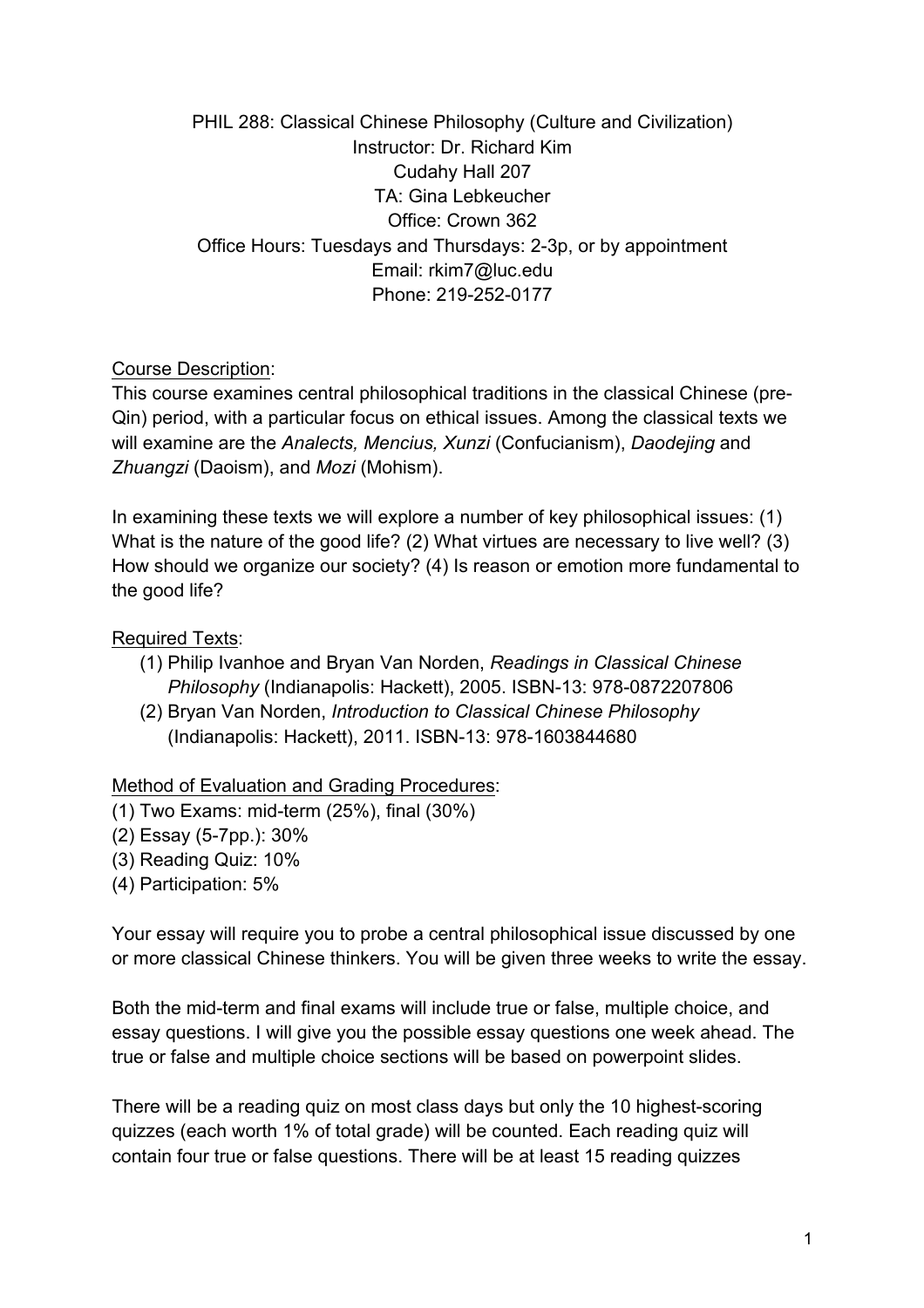throughout the semester. There will be no make-up quizzes. Each reading quiz will test your basic knowledge of the readings for that day.

Your class participation grade will be based on your comments (which can take the form of a question) in the discussion forum located in Sakai. The comments can be either about the readings or in-class discussions. For each comment you make you will gain 1%. The comment must be philosophically relevant to a topic we cover in this course. You can contribute at any point in the semester up to (and including) the final class day. If you make five or more comments you will receive the maximum participation score, which is 5%. You may post an original comment *or* respond to a previous comment to get credit.

## Deadlines:

Your essay must be uploaded on Sakai on the day it is due (before midnight). Unless you provide a legitimate excuse, for each day the assignment is late I will take off one letter grade. For example if it is late one day, an "A" paper will get a "B" and so on.

# Ground Rules for Class:

The success of this course depends on the active participation of students. So we must create a welcoming intellectual environment that encourages the sharing of thoughts and arguments. Therefore I expect from every student courtesy, kindness, and respect, which you can also expect from me. Any form of bullying will not be tolerated.

## Disability Services:

Loyola's Services for Students with Disabilities (SSWD) offers resources for students needing academic accommodations. Students seeking these accommodations should meet with SSWD to establish eligibility, and can contact the SSWD office in person at Sullivan Center Suite 117, by phone at 773.508.3700, by email at SSWD@luc.edu, or on the web at http://www.luc.edu/sswd. If you will be requesting academic accommodations this semester, please schedule a meeting with me at the beginning of the semester as well, so we can begin to make arrangements. I will grant all requests for accommodations, but these requests must first be approved by SSWD.

## Grading Scale

Your final grade will be rounded to the nearest percentage point, and will be assigned based on the following scale:

94-100% A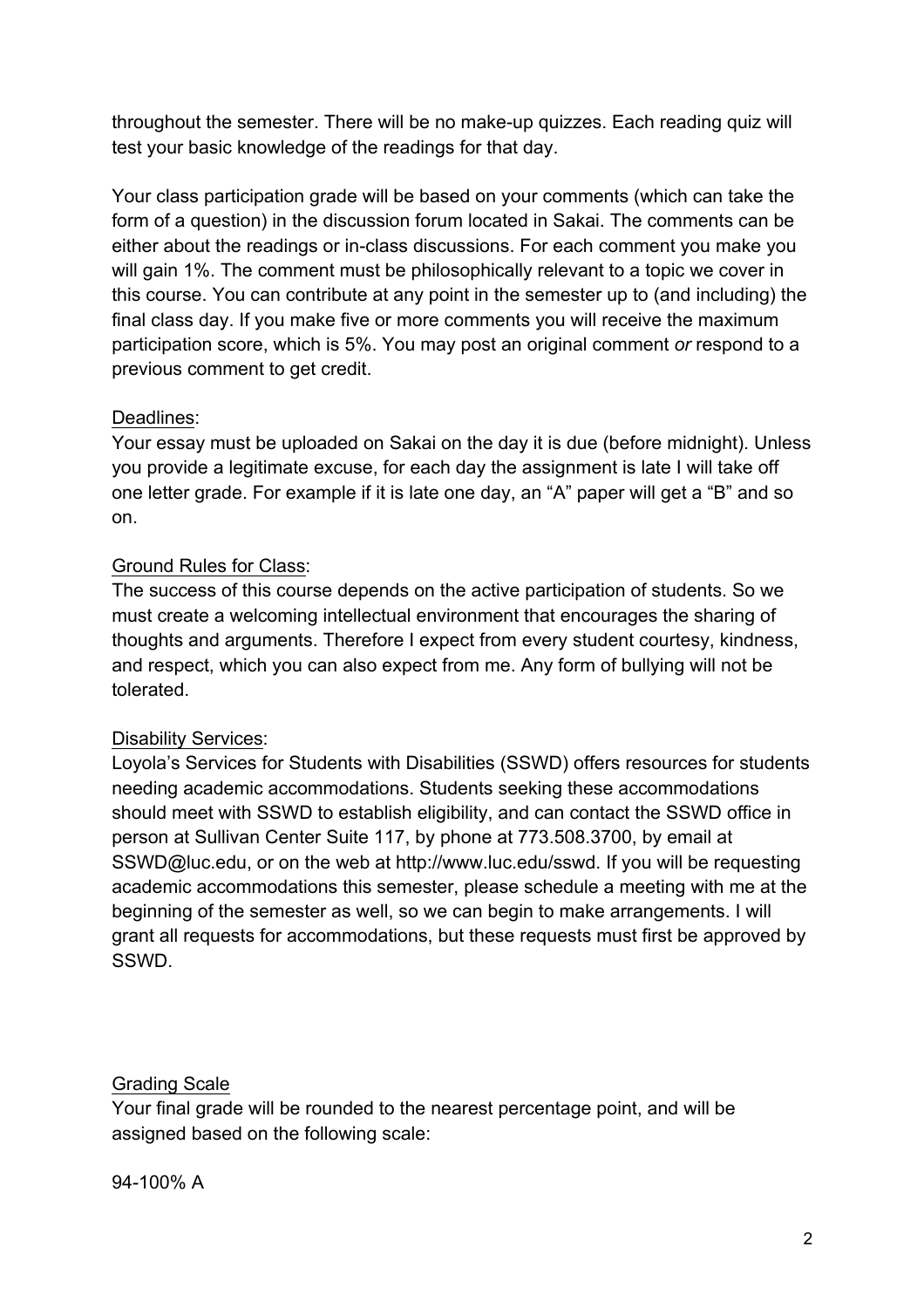90-93% A-87-89% B+ 84-86% B 80-83% B-77-79% C+ 74-76% C 70-73% C-60-69% D 0-59% F

Policy on Computers and Cellphones:

You may use computers but only for the purposes of writing notes. Cellphone use is not permitted except in the case of an absolute emergency.

Academic Integrity:

Plagiarism and other forms of cheating will not be tolerated. You are responsible for knowing what plagiarism is, and can review the College of Arts & Sciences Statement on Academic Integrity here:

https://www.luc.edu/cas/advising/academicintegritystatement/ and Loyola's policies related to academic integrity here:

http://luc.edu/media/lucedu/cas/pdfs/academicintegrity.pdf. In the case of a violation of these policies, I follow Loyola's recommended sanctions, which read as follows: "Plagiarism or any other act of academic dishonesty will result minimally in the instructor's assigning the grade of "F" for the assignment or examination."

# **Schedule of Readings and Assignments**

Tuesday (1/15): Why Study Classical Chinese Philosophy?

[Read: "Introduction" in *Readings In Classical Chinese Philosophy*  ("Readings" from hereon) and "Introduction" in *Introduction to Classical Chinese Philosophy* ("Introduction" from hereon)]

Part I: Confucius (Kongzi) and the Roots of Confucianism

Thursday (1/17): Methodology and Introduction to Confucianism [*Introduction*: Ch. 2, Appendix A: Hermeneutics, or How to Read A Text]

Tuesday (1/22): Becoming a Benevolent (*ren* 仁) Person [*Readings*: *Analects*: Books 4, 5, 6, 7, 9]

Thursday (1/24): The Role of Ritual or Rites (*li* 禮) [*Readings*: *Analects*: Books 1, 3, 10, and also 12.1]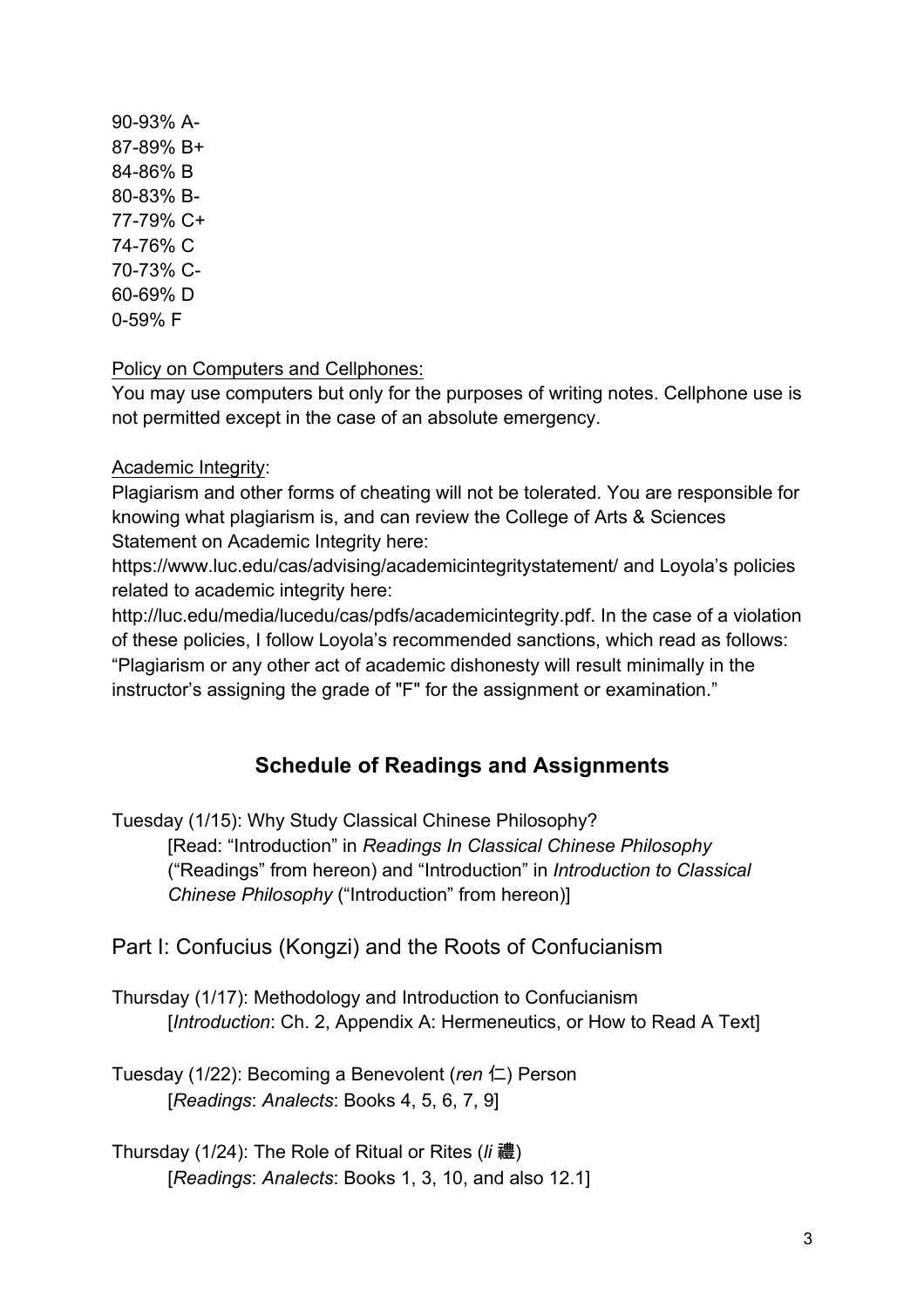Tuesday (1/29): Authority, Opposition to Law and Punishments, Politics [*Readings*: *Analects*: Books 2, 12, 13]

Thursday (1/31): Self and Society [*Readings*: *Analects*: Books 1, 14, 15, 16, 17]

Part II: Mozi: The First Consequentialist Philosopher

Tuesday (2/5): Consequentialism [*Introduction*: Ch. 4]

Thursday (2/7): Mohism and Impartial Care [*Readings*: Mozi: Ch. 8, 11, 16]

Tuesday (2/12): Consequentialism, Reform, and Benefit [*Readings*: Mozi: Ch. 20, 21, 26, 32]

Part III: Mengzi: Human Nature and Moral Sprouts

Thursday (2/14): Mengzi and Human Nature [*Introduction*: Ch. 6; *Readings*: Book One, 1A1-1A7]

Tuesday (2/19): Mengzi on profit, relationships, and politics [*Readings*: 1B5-1B8, 3A3-3A5, 3B2, 3B9, 5A2-5A9, 6A10, 7A26]

## **[Midterm Exam Review Sheet]**

Thursday (2/21): Mengzi and Moral Psychology [2A2, 2A6, 7A1-7A45, 7B3-7B37, 4B12, 6A7, 6A8, 6A10, 6A15]

Tuesday (2/26): Mengzi on Human Nature [2A6, 4B2 - 4B33, 6A1-6A15, 7A1]

Thursday: (2/28): **IN-CLASS MIDTERM EXAM**

Tuesday: (3/5): **NO CLASS: SPRING BREAK**

Thursday: (3/7): **NO CLASS: SPRING BREAK**

Part IV: Daoism: The *Daodejing* of Laozi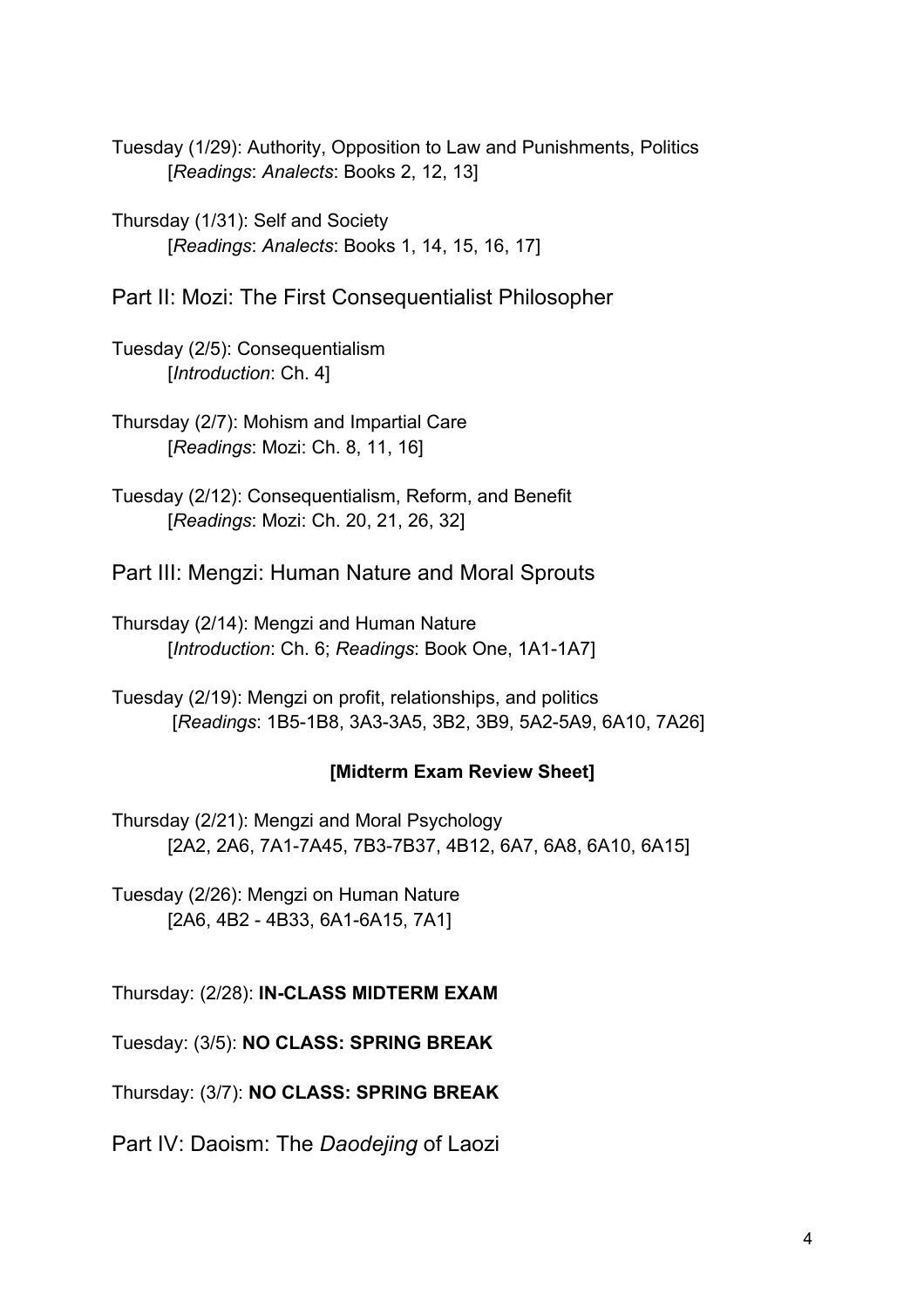Tuesday: (3/12): *Daodejing* and Mysticism [*Introduction*: Ch. 8]

### **[ESSAY ASSIGNED]**

Thursday: (3/14): What is the *dao*? [*Readings*: Ch. 1,6,8,9,10,11,22,24,29,36,38,40,41,45,48,60,62,63,66,68,78]

Tuesday: (3/19): The *dao,* Desires, and Authority [*Readings*: Ch. 1,2,3,12,14,20,23,25,30,32,34,35,37,39, 40,41,42,43,44,53,73, 78]

Thursday: (3/21): Self-Preservation, Anarchist Utopia, Political Tool [*Readings*: Ch. 7, 13, 15, 16, 17, 19, 21, 22, 23, 27, 32, 34, 37, 44, 45, 46, 47, 51, 54, 56, 57, 58, 70, 80]

Part V: Daoism: *The Zhuangzi*

Tuesday: (3/26): Zhuangzi's Therapeutic Skepticism and Relativism [*Introduction*, Zhuangzi, Ch. 9]

Thursday: (3/28): Perspectives and Daoist Sagehood [*Readings,* Zhuangzi, Ch. 1, 3, 17]

Tuesday: (4/2): Acceptance [*Readings,* Zhuangzi, Ch. 4, 6, 18]

#### [**ESSAY DUE]**

Part VI: Xunzi: Ritual and the Reformation of Nature

Thursday: (4/4): Xunzi's Confucian Naturalism [*Introduction*: Ch. 10]

Tuesday: (4/9): Heaven and Human Nature [*Readings*: Xunzi, Ch. 17, 23]

Thursday: (4/11): Heaven and Human Nature [*Readings*: Xunzi, Ch. 1, 19, 21]

Part VII: Han Feizi and Legalism